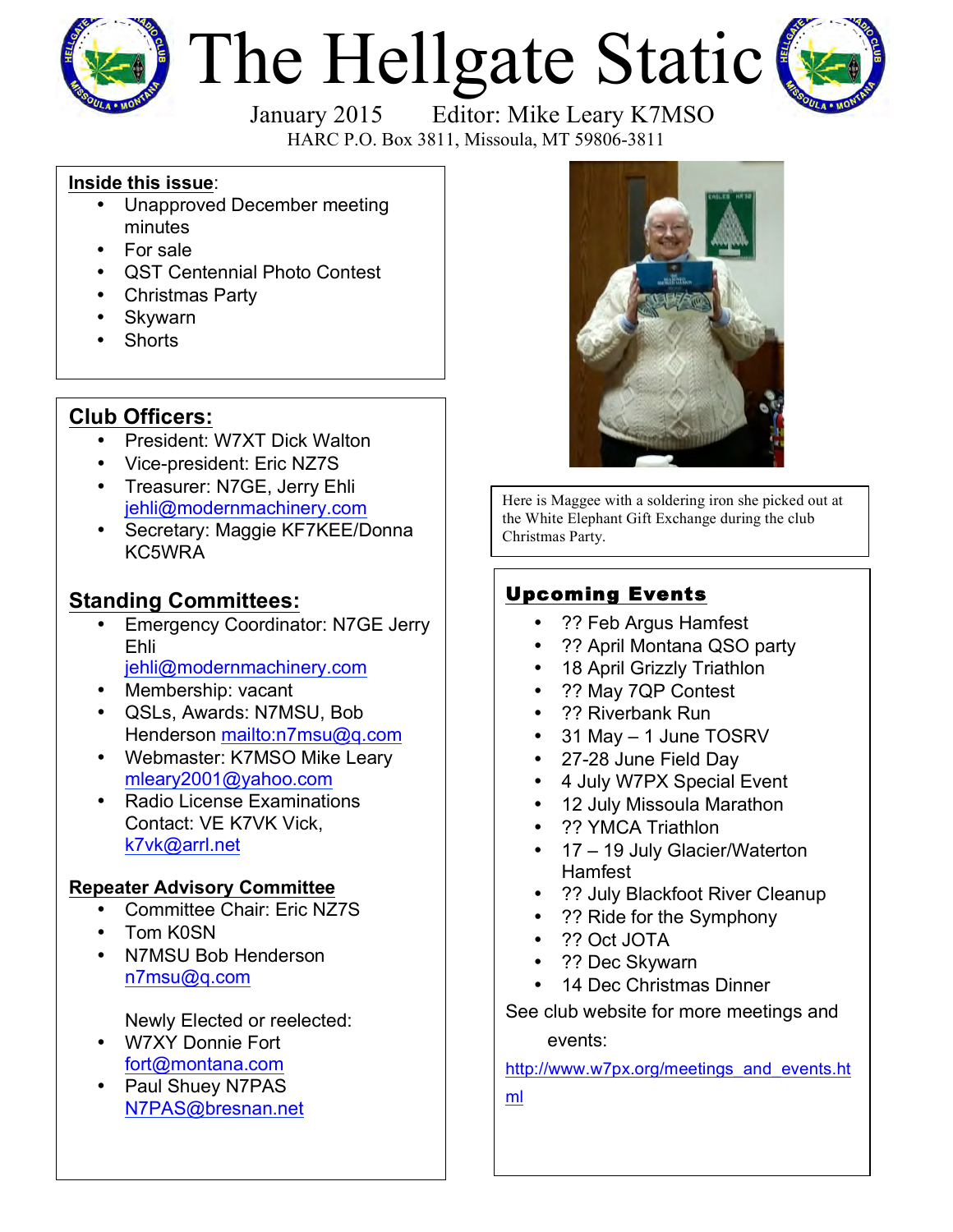## Hellgate Amateur Radio Club Minutes Meeting and Christmas Party December 8 2014 at the Eagles

President Dick Walton W7XT called the meeting to order. The following were in attendance: Jerry Ehli N7GE, Patty Ehli KB7MOX, Eric Sedgwick NZ7S, Lance Collister N7GI, Paul Shuey N7PAS, Jerri Shuey N7JGS, Mike Leary K7MSO, Gary Watson N7DXT, Larry Stipe K7GIS, Donna Pecastaing KC5WRA, Bill Farrell W4YMA, Lewis Ball NQ7D, Maggie Lough KF7KEE, Rich Kingdon, K7QNZ, Jackie Harrington KC7RBC , Dick Walton W7XT. Wives were gratefully in attendance and brought our number up to 18.

Election of Club Officers for 2015.

Maggie KF7KEE moved to elect Dick Walton W7XT President for 2015. Jerri Ehli N7GE  $2^{nd}$ . Passed. Maggie KF7KEE moved to elect Eric Sedgwick NZ7S Vice-President for 2015. Paul Shuey N7PAS 2<sup>nd</sup>. Passed. Mike Leary K7MSO moved to elect Donna Pecastaing KC5WRA and Maggie Lough KF7KEE Co- Secretary's for 2015. Eric Sedgwick NZ7S 2<sup>nd</sup>. Passed. Election of members to the Repeater Committee was postponed to January.

The Executive Committee brought to the meeting a proposal to raise the annual dues to \$30 in 2015 and \$35 in 2016. Dues paid prior to January  $1^{st}$  of 2015 or 2016 will be assessed at the rate in effect at the time of payment. Paul Shuey N7PAS so moved. Donna Pecastaing KC5WRA  $2^{nd}$ . Passed.

Dinner was served.

Lance Collister N7GI presented a slide and video show of his most recent DX adventure to American Samoa, with additional information from his wife Karen Orzech.

Finally, there was a White Elephant Gift Exchange where the gift with the most moves was a Dremel tool with lots of accessories.

The meeting was adjourned.





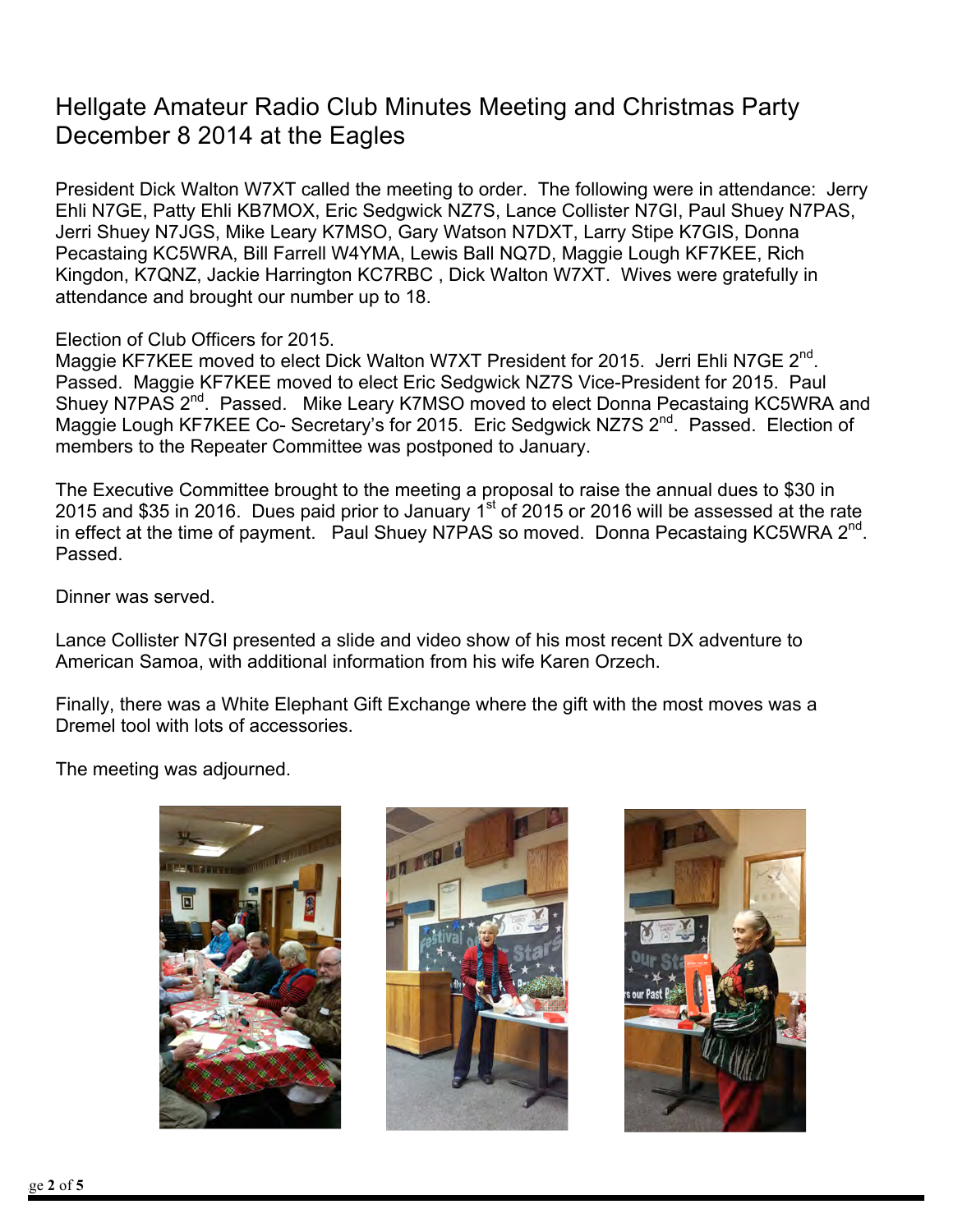# **For Sale**

This came in from Tom K0SN:

Mike-

Could you post the following list of for sale items in the Static next month- my wife's boss's dad died not long ago and he ended up with all of it. Have anyone who's interested in any of it give me a call. The fellow would prefer to sell the whole shootin' match as a package, if at all possible. He lives here in Missoula. Any and all offers would be considered.

He says all the stuff is in good working condition, however I have not verified that.

Kenwood TS 430-S \$325.00 Shur MC-60 Mic \$5.00 Astron RS 35A Power Supply \$50.00 MFJ 941-D Tuner \$50.00 Icom IC225A 2 meter rig \$60.00 Micronta Power Supply, small (Presumably for the 2 meter rig) \$20.00

Thanks, Mike 73 Tom K0SN 406-240-5428

# *QST* Centennial Photo Contest

On December 1 the QST Centennial Photo Contest kicked off, to celebrate the 100th year of the ARRL's membership journal. The first issue of QST was published in December 1915. Between December 1, 2014, and August 1, 2015, ARRL members are invited to submit photos for consideration as possible 2015 QST covers. In addition to having their photos grace the cover of QST, each winner will receive \$250.

----------------------------------------------------------------------------------------------------------------------------------

Contest Rules

Images must be submitted by e-mail to upfront@arrl.org. Only one image can be submitted per email message. You may submit multiple images during the contest period, but you can win only once.

Images must be in JPG or TIF format at high resolution. Image file sizes must not exceed 5 Mbytes.

Do not send ZIP files. These will be rejected by the Headquarters e-mail system. Links to file download sites will also be rejected.

Include a few sentences with each e-mail describing the scene(s) shown, including names and call signs of individuals shown (if any).

Images must not include text overlays of any kind, such as date or time stamps.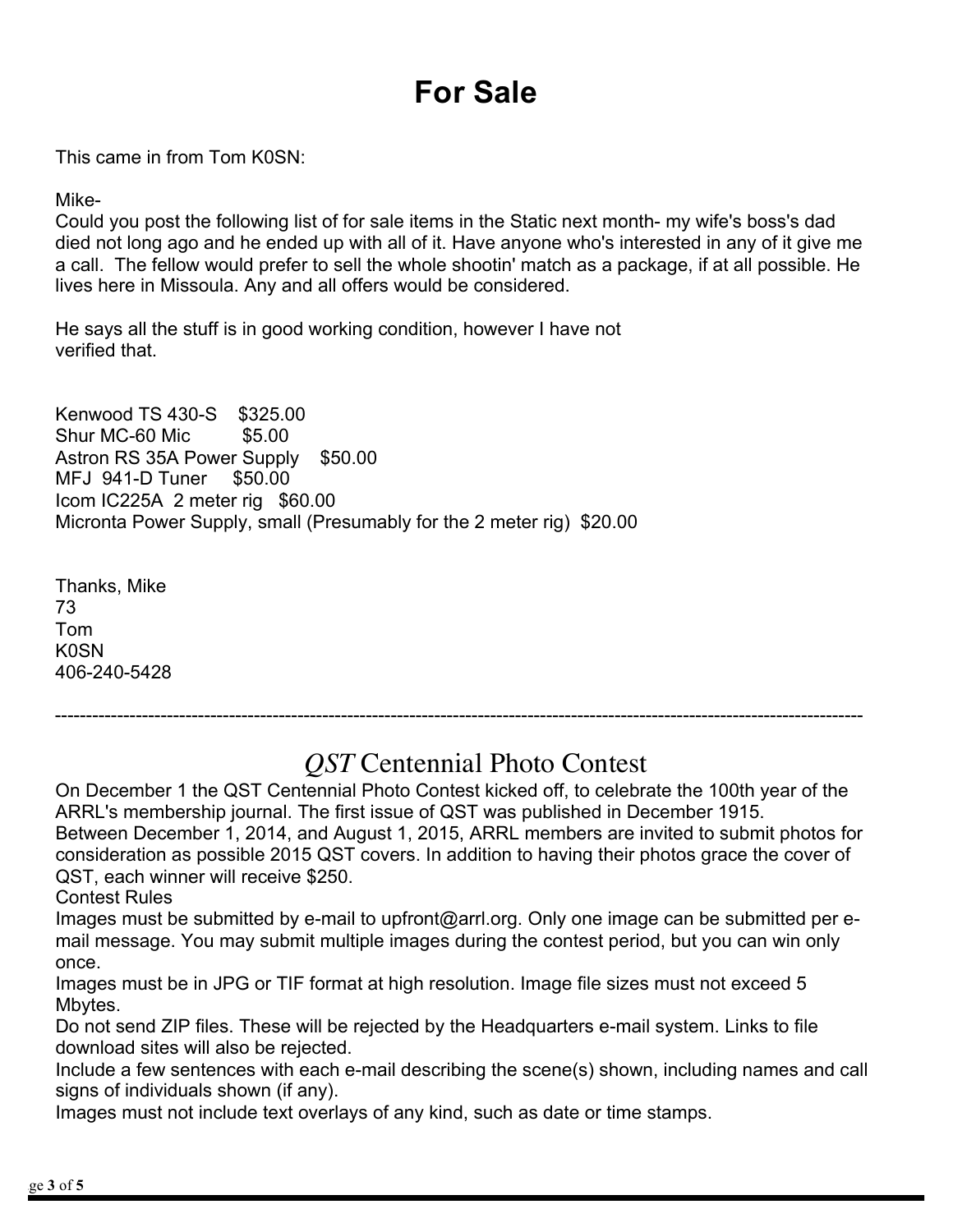Each submission e-mail must include the name and call sign of the photographer. Photographers must be ARRL members.

If a photo includes anyone under the age of 18, you must submit proof (in writing, such as an email) that the minor's parents have granted permission for the image to be published.

Photographers will retain all copyrights, but by submitting the image to the ARRL, the photographer grants the ARRL non-exclusive rights to the use of the image for any lawful purpose in any media now existing or yet to be invented. This applies to both winning and non-winning images.

# 2014 Skywarn

----------------------------------------------------------------------------------------------------------------------------------

Once again the club received an enthusiastic invitation to participate in the annual Skywarn recognition day out at the National Weather Service offices at the Missoula International Airport. Erik NZ7S, Jerry N7GE, Wayne KE7BPU, Dick W7XT, Larry K7GIS put up the 20 meter beam and the 40 meter dipole. Murphy stopped by also in time to defeat the planned use of an amplifier and damaged the cable to the 40 meter dipole. Even so, Jerry was very surprised at the unofficial tally of around 28 weather stations contacted!



Jerry N7GE, Erik NZ7S, Wayne KE7BPU Brent, Jerry N7GE and Larry K7GIS



Connecting the amp: KE7BPU, N7GE, NZ7S Operating and Logging: N7GE and NZ7S